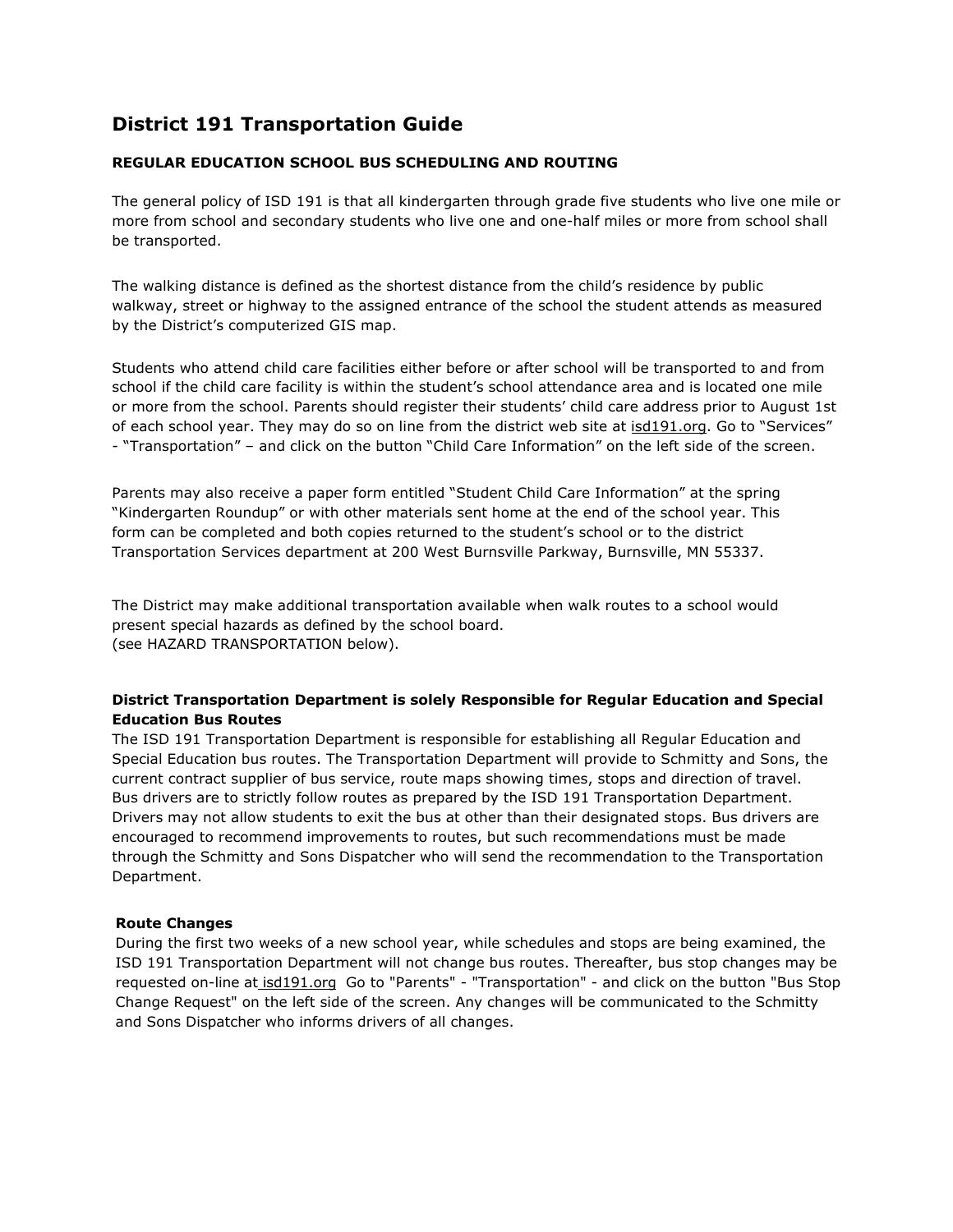## **Discontinuing Bus Stops**

A stop may be considered for discontinuation when no student has used the stop for ten (10) consecutive school days. After that time, the driver should immediately submit a request to terminate the stop to the Schmitty and Sons Dispatcher. The Dispatcher should submit the request to discontinue the stop to the ISD 191 Transportation Department. The driver must continue to make the stop until the ISD 191 Transportation Department officially removes it by sending written notification to the Schmitty and Sons Dispatcher. The ISD 191 Transportation Department intends to notify Schmitty and Sons of any decision to discontinue stops within three working days of receipt of request to discontinue a stop.

#### **Changing Established Bus Stops**

Only the ISD 191 Transportation Department may make changes to existing bus stops. School transportation coordinators and drivers may – and are encouraged to - suggest changes; however, such requests must be put in writing (see above) and sent to the ISD 191 Transportation Department which will consider the request and transmit its decision in writing to the Schmitty and Sons Dispatcher. Drivers must continue the route as designed until the change is communicated to the driver through the Dispatcher.

#### **Unauthorized Stops and Riders**

School officials and drivers may not make route changes or add students to route rosters without prior written permission from the ISD 191 Transportation Department. Should a problem or question arise concerning a new student and/or a new stop, drivers should call their Dispatcher who will contact the ISD 191 Transportation Department to confirm the request to add a stop or to allow a new student to ride.

#### **Casual Riders**

When necessary for a student to ride from school to home on a different bus or to accompany another student home on a bus, for grades K-9, written parent or guardian approval is required. The written approval is to be presented to the school secretary who will complete an "Authorization to Ride School Bus" form, available at all school offices. This black on yellow form is to be presented to the driver when the student(s) board the bus.

## **HAZARD TRANSPORTATION**

The school board has recognized certain streets and highways as "hazard" roadways. This means that students are not allowed to cross these roadways from their homes or child care addresses to reach their bus stops or their schools. Therefore, even though an Elementary School student may live less than one mile from school, if that student would be required to cross a roadway designated by the school board as a hazard, that student will be transported to and from school. This also applies to Secondary School students who live less than one and one-half miles from their schools. Also, bus routes are to be designed so that no student is required to cross a hazard roadway to reach his or her bus stop.

As of October 2010, the school board has designated the following as "hazard roadways":

Interstate Highway 35W Interstate Highway 35E MN Highway 13 MN Highway 77, Cedar Avenue County Road 5 County Road 11 County Road 38, McAndrews Drive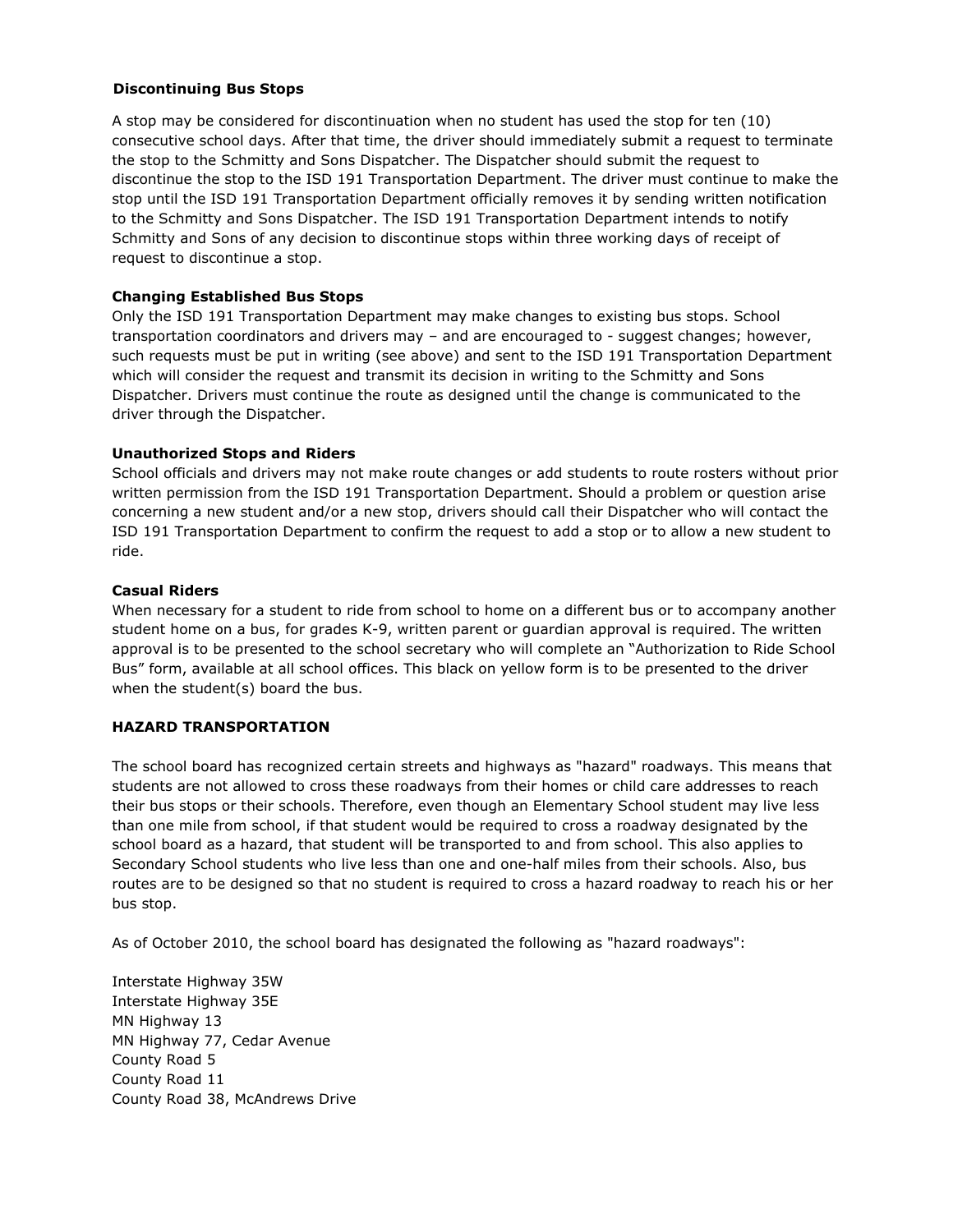County Road 42 County Road 16, McColl Drive, Williams Drive Burnsville Parkway, for elementary students only Nicollet Avenue, for elementary students only Upton Avenue Hill, North of Highland Drive Cliff Road Blackhawk Road Silver Bell Road Nichols Road Diffley Road Vernon Avenue Southcross Drive Glendale Road Judicial Road Ottawa Avenue Lynn Avenue between Highway 13 and McColl Drive

# **NON-PUBLIC SCHOOL STUDENT TRANSPORTATION**

ISD 191 provides transportation services to and from school for District resident students in attendance at non-public schools located within the District.

The school board has authorized transportation services for District residents' students in attendance at non-public schools located outside the District, but only to a point within the District nearest the District boundary and the non-public school of attendance that will assure safe conditions in the loading and unloading of students.

ISD 191 may contract with parents or guardians of resident District students attending a non-public school located outside the School District to provide transportation. This arrangement shall be in the form of a reimbursement to the parent or guardian in an amount not to exceed the per pupil funding amount for transportation as determined by the Minnesota Department of Education for each fiscal year.

# **SPECIAL EDUCATION SCHOOL BUS SCHEDULING AND ROUTING**

Students with special needs receive special transportation services whenever their teacher or case manager determines that such transportation service is an integral part of the student's Individualized Education Plan (IEP). The ISD 191 Director of Individualized Student Services provides final approval for special transportation.

## **Process for Initiating Special Transportation**

The student's teacher describes any special transportation needs in the student's IEP.

Additional Information about Special Needs Transportation

The contents of a brochure prepared by the ISD 191 Transportation and Individualized Student Services departments is contained in the Appendix under the title: A BROCHURE FOR PARENTS OF STUDENTS WITH SPECIAL NEEDS. It is available from the Individualized Student Services office by calling 952-707-2083.

## **CONDUCT ON SCHOOL BUSES AND CONSEQUENCES FOR MISBEHAVIOR**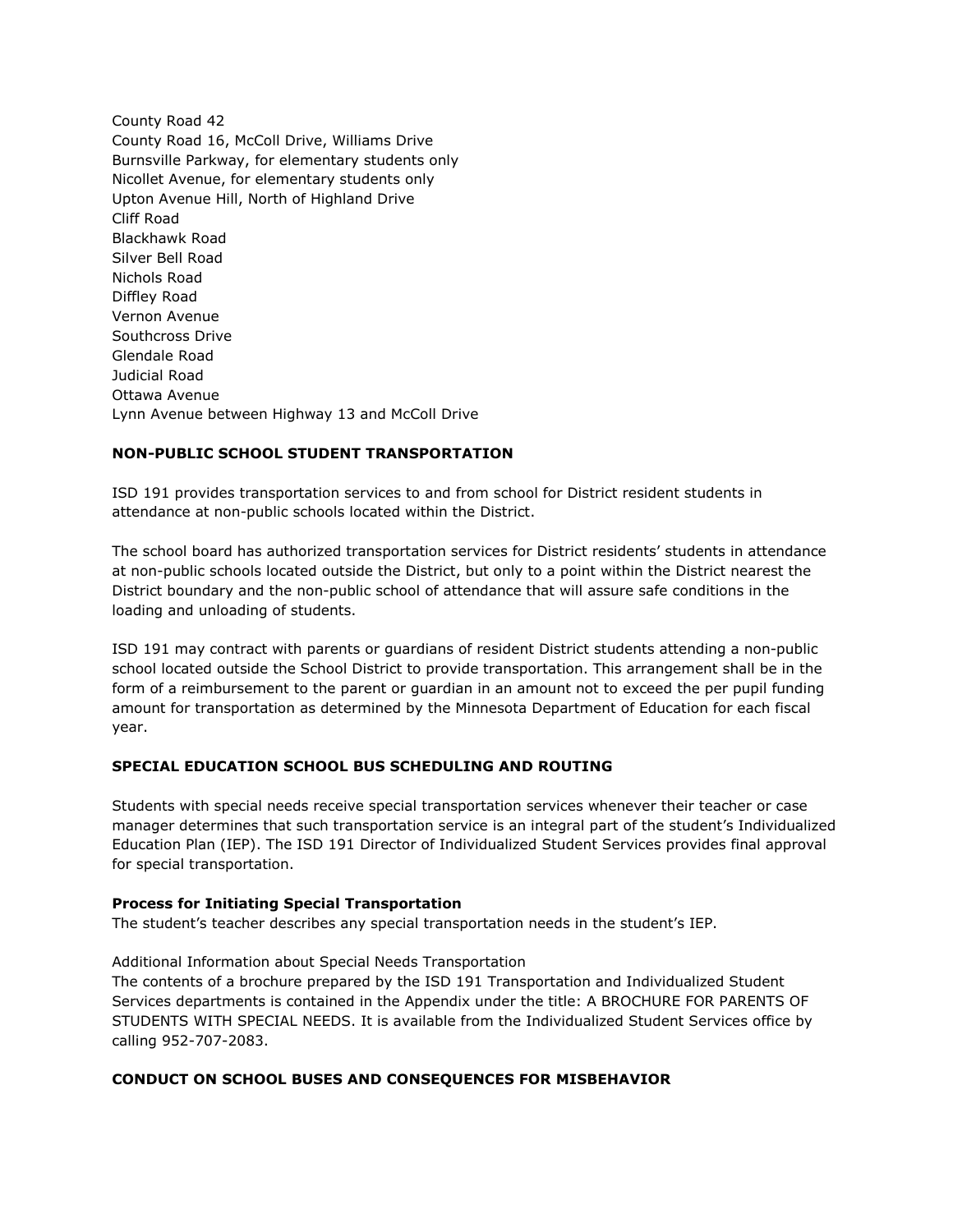To ride an ISD 191 school bus is a privilege, not a right. Whether riding a school bus or waiting at a bus stop, students are to observe the same standards of behavior as those expected of them while at school or at school functions, activities or events. School bus drivers are responsible for maintaining discipline, good order and compliance with the rules of conduct while students are on the bus.

Although drivers are responsible for maintaining order on the bus, drivers must never, under any circumstances, use corporal punishment. Drivers have no authority to deny a student the privilege of riding the bus or to drop the student at other than the designated stop. Only school authorities may deny a student bus-riding privileges.

## **Student Conduct At Bus Stops**

Arrive at your bus stop five minutes before your scheduled pick-up time. The bus driver can not wait for late students.

There is to be no fighting, harassment, intimidation or horseplay. Possession or use of tobacco, alcohol or drugs is forbidden.

Be respectful of others and their property while waiting at your stop.

Use appropriate, respectful language.

Stay back from the street, road or highway while waiting for the bus.

Wait until the bus stops before approaching the bus.

After getting off the bus, move away from the bus.

If you must cross the street, always cross in front of the bus where the driver can see you. Wait for the driver to signal to you before you cross the street.

## **Student Conduct while On the Bus**

Immediately follow the directions of the bus driver. Sit in your seat facing forward. Talk quietly and use appropriate language. Keep all parts of your body inside the bus. Keep your arms, legs and belongings to yourself. There is to be no fighting, harassment, intimidation or horseplay. There is to be no throwing of any object. There is to be no eating or drinking on the bus. There is to be no use of tobacco, alcohol or drugs. It is forbidden to bring any weapon or dangerous object onto the bus. Do not cause damage to the bus.

## **Carry-On Items**

It is the policy of ISD 191 that a student may carry onto the bus only those items that may be held on the lap or stored under the seat. Musical instruments must also be stored under the seat or carried on the lap.

#### **Dangerous Devices**

No animals, controlled substances or any instrument that is a weapon are permitted on the bus. Dangerous devices, such as laser pens or lights, are also prohibited.

## **Driver Responsibilities**

Bus drivers will treat students with respect and will refrain from any conduct that is intended or could be perceived as demeaning, intimidating or harassing.

Drivers are responsible for maintaining order on the bus. Drivers are not to strike or hit students or employ any form of corporal punishment against students. Drivers have no authority to deny a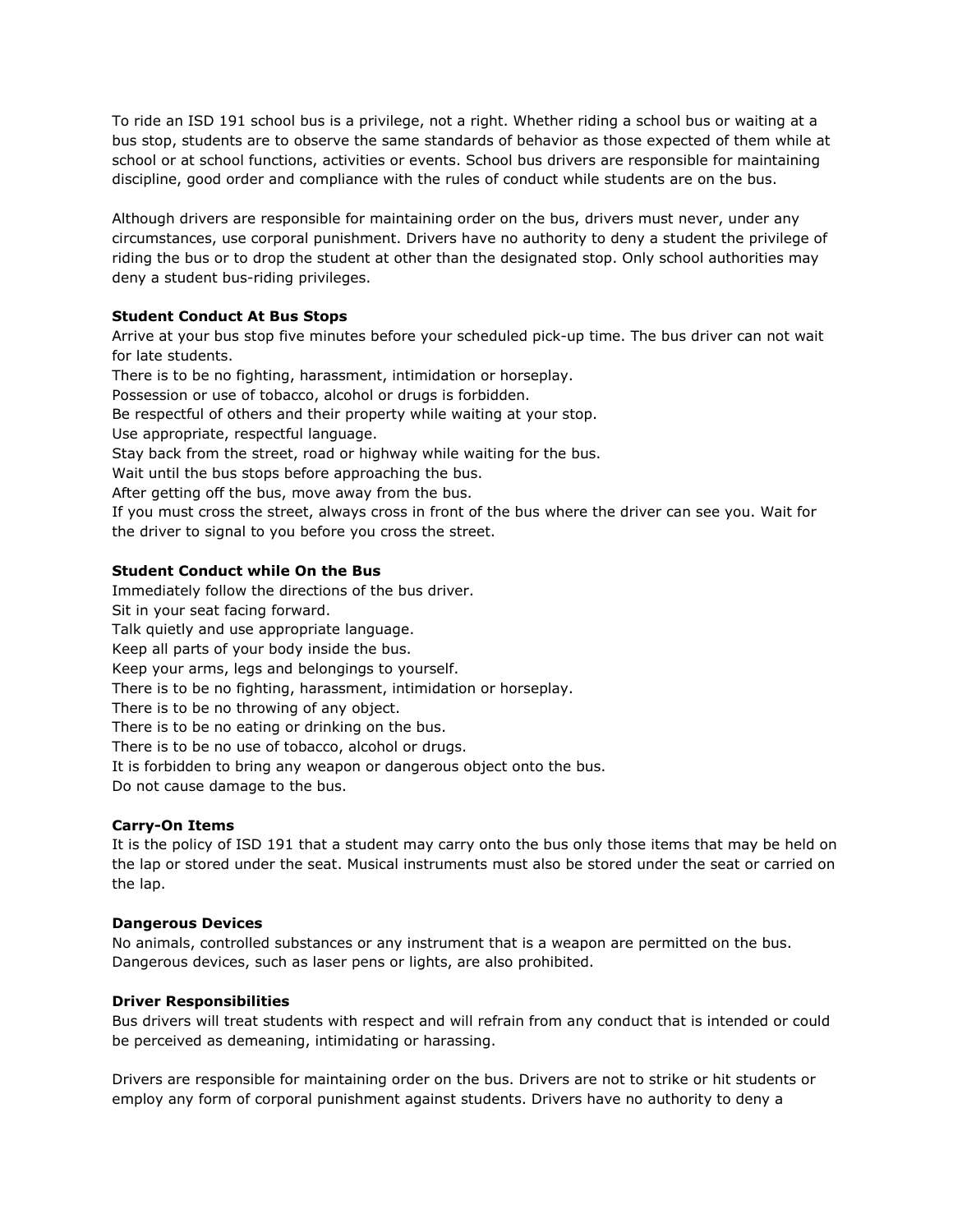student the privilege of riding the bus, or drop the student at other than his or her designated stop. Only school authorities may deprive students of their bus-riding privileges.

Drivers may not make changes in the pick-up or drop-off schedule for any route without prior authorization from the ISD 191 Transportation Department. Stops are not to be added, deleted or moved without such approval. Drivers may not deviate from established routes without prior permission except as required by an emergency or by temporary road conditions.

Drivers are encouraged and expected to meet and get to know school personnel responsible for transportation issues. The school Principal, Secretary and Transportation Coordinator are among the most important people for drivers to know. This should be done as soon as possible after beginning any new term or assignment.

## **Late Arriving Buses**

If a bus driver believes his or her bus will be more than ten minutes late in arriving at school, the driver must report that fact by the bus radio to the Schmitty and Sons Dispatcher who will call the school office to report the lateness. If an arriving bus is not understood as being behind schedule, late-arriving students may be reported as tardy and subjected to undeserved consequences.

## **Student Discipline – Bus Conduct Reports**

Persistent student misbehavior that cannot be corrected by the driver should be reported in writing using an online Bus Conduct Report form available at the Schmitty and Sons office. Drivers must take the time to complete a Bus Conduct Report to initiate consequences by the school authorities to correct behavior problems. These reports are returned through Schmitty and Sons to the School Principal who is charged with administering student discipline issues. ISD 191 Bus Conduct Report forms may be unique to any school that provides them, but generally follow the format shown in the Appendix.

The Bus Conduct Report may also be used to report commendable student conduct. Used wisely, this practice can have a positive effect on student conduct and cooperation.

## **Student Discipline - Consequences**

The school principal or the principal's designee will impose consequences for school bus/bus stop misconduct. Serious misconduct will be reported to the District Director of Transportation and may also be reported to local law enforcement authorities.

#### **School Bus AM/FM Broadcast Radios**

As a general rule, school bus AM/FM radios should be turned off when transporting students, however school buses are equipped with such radios for the primary purpose of receiving news and weather information that may contribute to the safety and security of bus passengers. Schmitty and Sons will strictly instruct its drivers to tune bus AM/FM radios to only responsible stations that broadcast programming produced with consideration and good taste. Schmitty and Sons will specifically instruct drivers to refrain from tuning to stations that broadcast vulgar, profane or sexually explicit language or music or programming that could be construed as promoting intolerance, violence or racism.

#### **School Bus Two-way Communication Radios**

School bus two-way radios are used exclusively to communicate with the Schmitty and Sons Dispatcher and office and the District Transportation Office. These radios are to be turned on and kept at clearly audible volume at all times.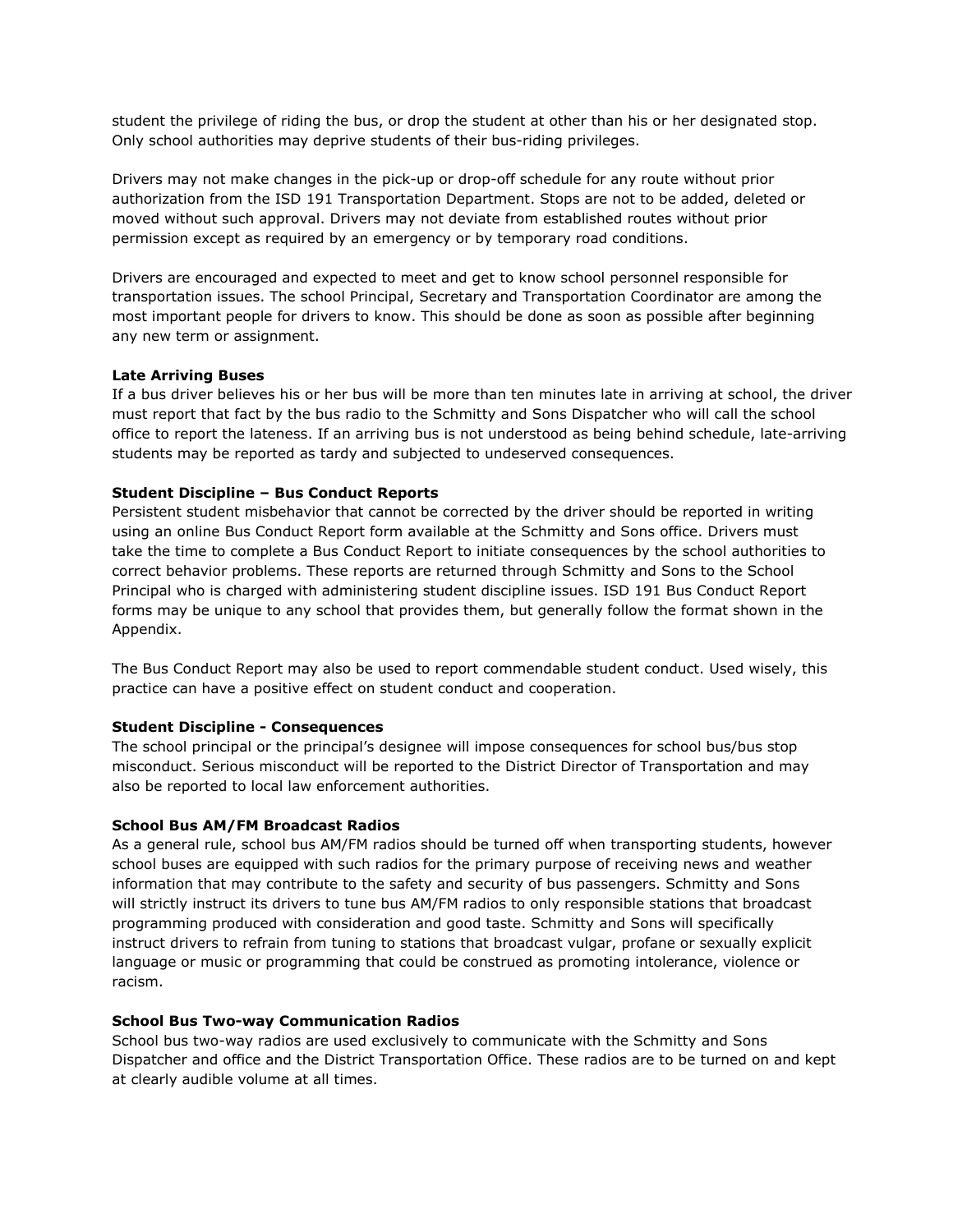## **SPECIAL ROUTE INFORMATION**

For safety reasons, the Disrict 191 Transportation Department or the School Board may issue route-specific directives to be communicated to and observed by Schmitty and Sons drivers. Current directives are as follows:

#### **Metcalf Middle School**

Because of the volume of traffic on Diffley Road, drivers of morning routes may NOT make a left-hand turn onto Diffley Road while departing through the east exit from Metcalf Middle School.

The Director of Individualized Student Services, and and/or Special Education Coordinators, will review and approve all Special Education requests for special transportation services.

Requests for special transportation for Special Education students originate from Special Education Coordinators. Requests are e-mailed to the District Transportation Office. The District Transportation Office requires up to five business days notice to set up the transportation service. When the service is arranged the District Transportation Office will submit the route to Schmitty and Sons. A Schmitty and Sons manager will immediately contact the parent with the start date and time and the van number. The District Transportation Office will also confirm the start date and time and the van number to the Special Ed Coordinator who initiated the request.

Requests for special transportation for non-Special Education students - i.e. requests from school nurses for special transportation for students with injuries - should be telephoned to the District Transportation Office which will prepare a written Temporary Transportation Request. The District Transportation Office will retain a copy, and send the request via fax or e-mail to Schmitty and Sons, which will arrange for the service. Schmitty and Sons requires a minimum of 48 hours notice to set up the transportation service. When the service is arranged, the Van Driver will immediately contact the parent with the start date and time and the van number.

Schmitty and Sons agrees to seek out transportation alternatives, including equipment or services from other transportation companies, other school districts, or temporary help agencies.

The Director of Individualized Student Services must approve all recommendations to transport a Special Education student via taxi.

Special Education Coordinators determine the need to require an Aide on the Bus.

Schmitty and Sons is responsible for recruiting, qualifying, hiring, and training Special Education Bus Aides.

When requested, Schmitty and Sons will provide limited assistive equipment for Special Education bus riders. Included are car seats, restraints, booster seats and seat belts.

If a Special Education student is not at the prescribed stop, the bus driver is to contact the Schmitty and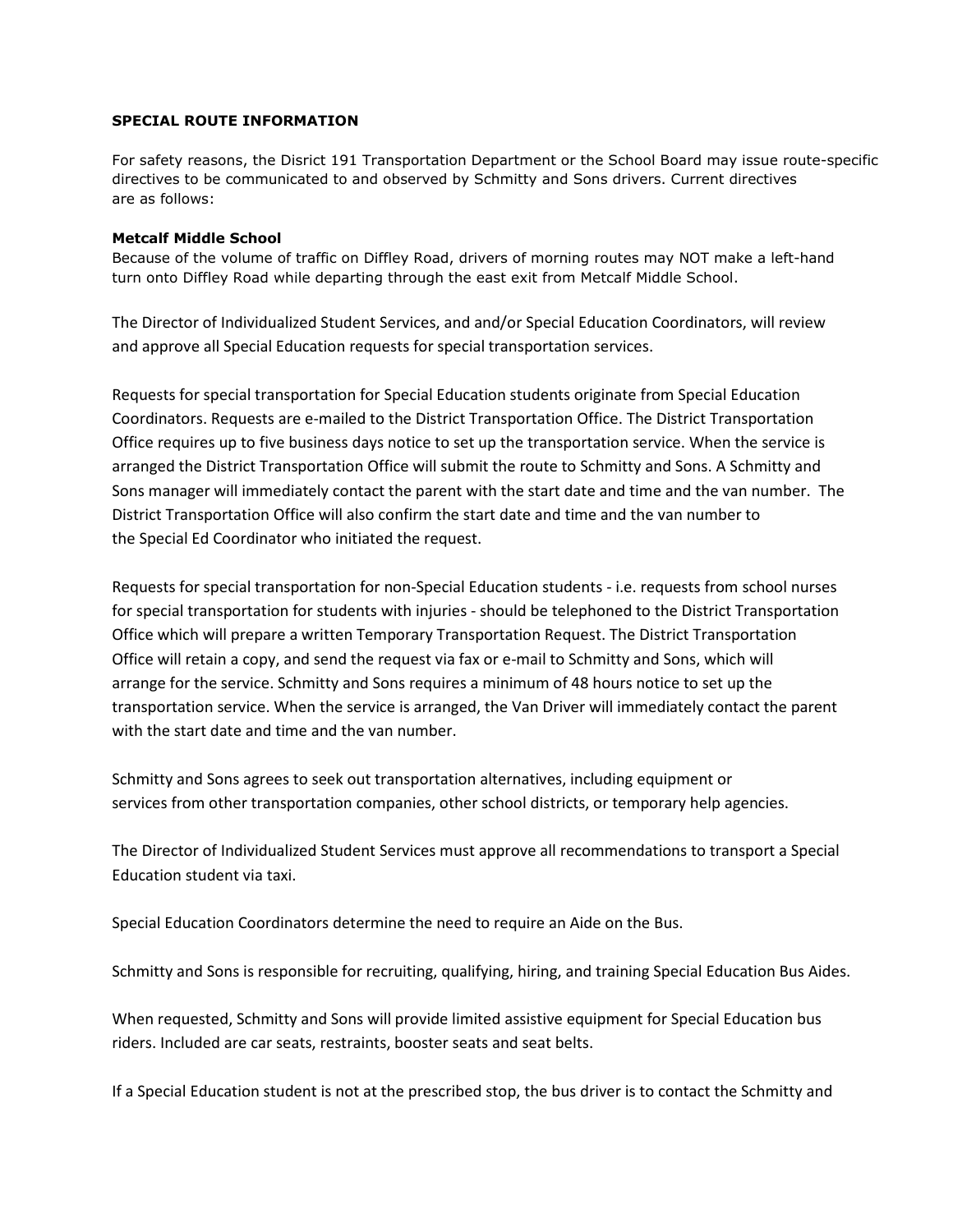Sons dispatcher via radio and ask the dispatcher to call the student's home to ascertain the student's status. The driver is not required to wait longer than two minutes after contacting the dispatcher.

Procedure For Collecting, Compiling, and Providing to School Bus Drivers, Emergency Medical Information for Special Education Students Who Receive Special Transportation

Minnesota Rule 7470.1700 provides that school bus drivers or bus assistants (aides) transporting students with disabilities on special school bus routes shall have available to the driver of the vehicle the following information:

- · The student's name and address
- · The nature of the student's disabilities
- · Emergency health care information

· The names and telephone numbers of the student's physician, parents, guardians or custodians, and some person other than the student's parents or custodians who can be contacted in case of an emergency.

# **Special Ed Teachers**

· When in the course of preparing Individualized Education Programs (IEPs) for a Special Education student, the teacher determines that special transportation is necessary, the teacher must complete a Special Education School Bus Information Form available from the District Transportation Department. An example of this form is shown in the Appendix.

· The completed Special Education School Bus Information Form should be signed by the preparing teacher and – to authorize the sharing of medical information with the student's bus driver and the District Transportation Department – by the student's parent or custodian.

# **The Teacher:**

· Retains the signed form in the student's IEP file.

· Mails, faxes or e-mails a copy of the Special Education School Bus Information Form to the District Transportation Department.

# **District Transportation Department:**

· If necessary, transcribes the information on the Special Education School Bus Information Form onto an identical computer generated form.

· Prints the Special Education School Bus Information Form, retains a copy and sends two copies to Schmitty.

# **Schmitty and Sons:**

- · Arranges the transportation.
- · Retains one copy of the Special Education School Bus Information Form in the dispatcher's office.
- · Places the other copy into a three-ring binder that is maintained on the bus at all times.